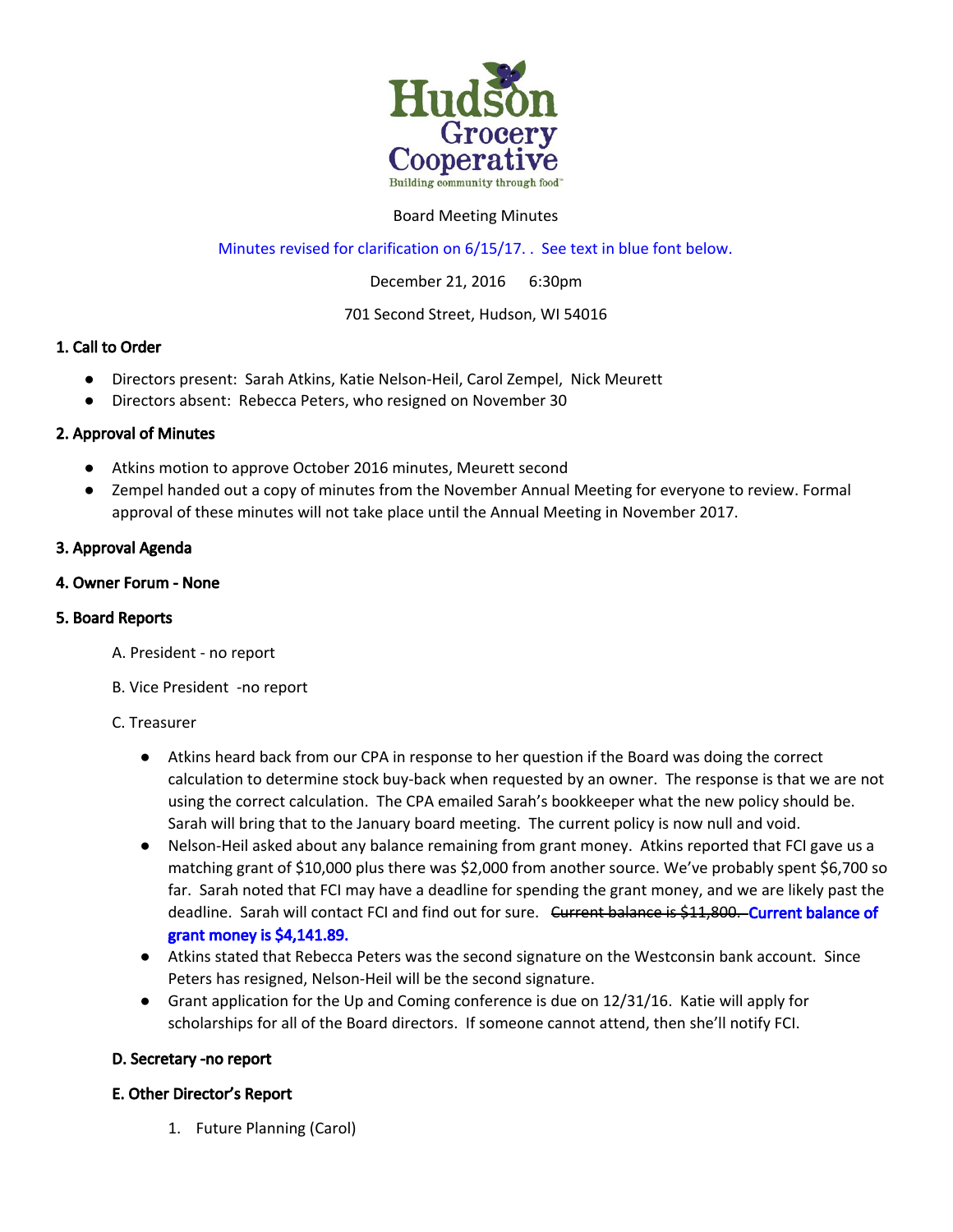Zempel raised a concern that the Board should have a more formal action plan in light of stagnant growth and ownership goals for 2017. Also, HGC has not fully utilized the tools provided by FCI for start-up co-ops. HGC should also take advantage of consulting opportunities provided free of charge by FCI. Carol will contact Stuart Reid, FCI Executive Director, for the purpose of meeting with the Board. Stuart lives in the Savage, MN area, so a face to face meeting is feasible. The last time the Board met with Stuart was in (December?) 2014. Unable to locate any minutes recorded from that meeting.

# 2. Owner Call (Sarah)

● Atkins received a call from Owner Amy Martin asking if someone could purchase ownerships up to 600 owners. Presumably, this was an effort to increase our ownership number to the goal of 600 owners. Sarah told Amy she'd bring it to the Board. We reviewed the bylaws, and it is not allowed to have single person investors. Sarah will communicate this information back to Amy. (Amy was briefly involved in Marketing Committee, but only attended one meeting in October)

# 3. Google Drive (Sarah)

● Atkins is the admin for the Google Drive. She confirmed the password with Nelson-Heil, who will be doing the updates as needed.

# 4. Folder organization in Google Docs

Each committee chair will be responsible for organizing the folder contents with consistent document naming, so it is easy to find previous documents. Carol is responsible for Marketing and Board minutes, and Sarah for Ownership and Volunteer.

# 6. Old Business

## 7. Committee Reports

- A. Fundraising & Finance (N/A)
- B. Ownership & Volunteer (Sarah)
	- New ownerships

Karen Dunaski Rhonda Petree Joanna and Dan Anderson

Mary Gallagher-Pearson and Kurt Pearson

Dean and Darcy Rodewald

● Meurett motion to approve new owners, Atkins second

C. Marketing & Communications (Carol)

- Marketing will not have a January event, but will focus on planning for a late February 'winter market', which will include local farmers and other vendors, and CSA's. Marketing will contact vendors to determine their interest in participating. Nelson-Heil is checking with Trinity church to find out if we could use their gym for this event.
- HGC will participate in the Hot Air Affair and assist kids with making cars using vegetables. Jacki to contact Sarah for solicitation of volunteers. Event is Saturday, February 4 from 1 - 3pm.